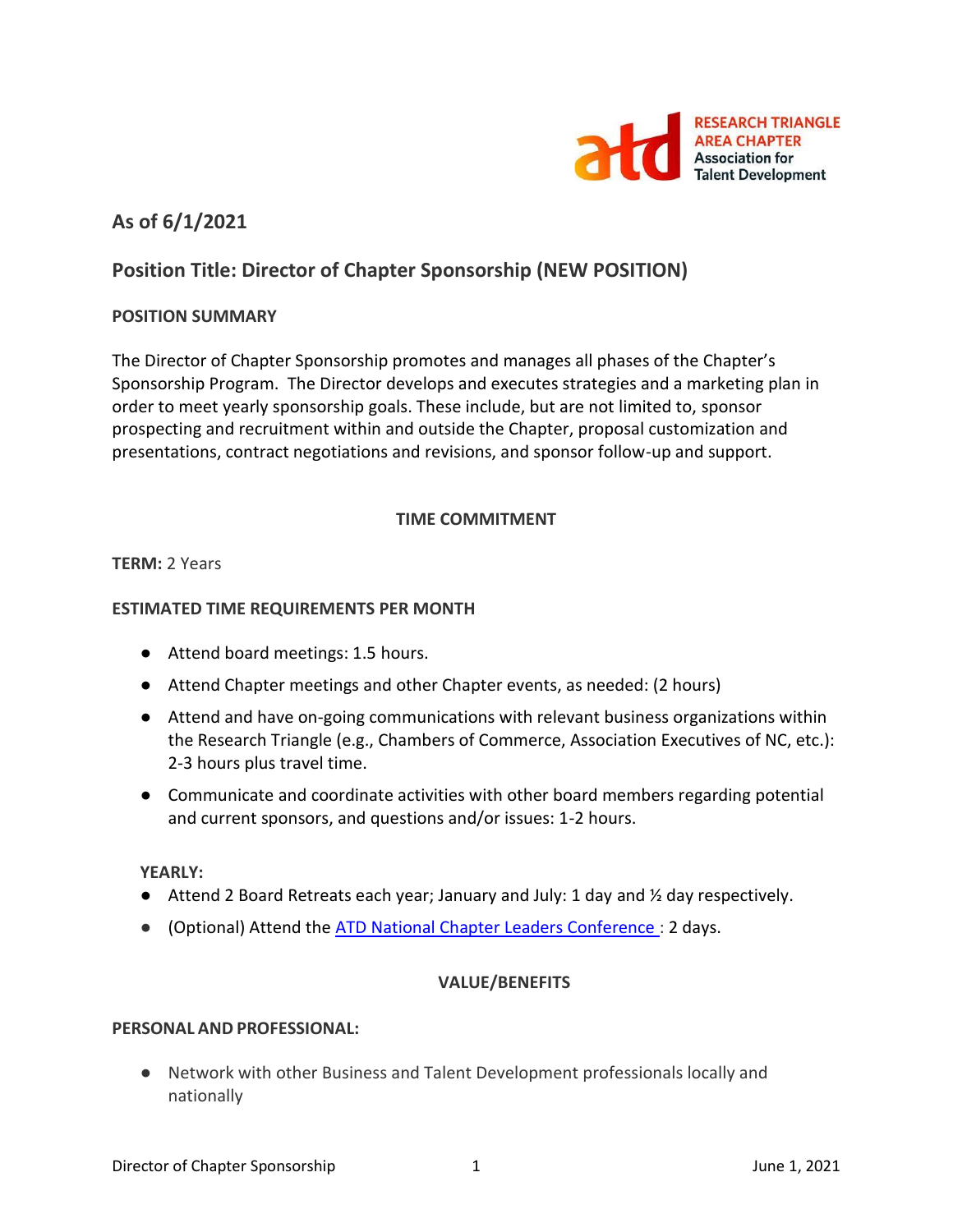- Discounted [ATD National Professional Plus Membership](https://checkout.td.org/Membership)
- Professional development and continuous learning
- Qualification points for ATD certifications.
- Leadership experience in a professional organization
- (Optional) Invitation, Free Registration, and stipend for hotel & travel to ATD National [Chapter Leaders Conference](https://events.td.org/Chapter-Leaders-Conference)

## **RESPONSIBILITIES**

#### **OPERATIONS:**

- Maintain and implement sponsorship program guidelines to increase Chapter, A La Carte, and Advertising Sponsorships; make recommendations to revise/update guidelines based on feedback from current and potential sponsors.
- Develop and implement a sponsorship sales/marketing plan to increase sponsorship revenue in a cost-effective manner in order to meet or exceed the overall Chapter objectives.
- Develop and implement a sponsorship budget to achieve the sales/marketing plan.
- Attend local business events, appropriate (trade) shows, etc. to promote Chapter activities; identify and develop relationships with potential sponsors.
- Manage all sponsorship activities: sponsor prospecting and recruitment, proposal customization and presentations, contract negotiations and revisions, sponsor follow-up and support, and represent the Chapter at industry and business functions.
- Coordinate activities with VPs of Marketing and Communication to ensure Sponsorship information on the Chapter website is current and up to date.
- Coordinate on-boarding activities of new sponsors with Chapter Admin.
- Reports to the VP of Finance; maintain a monthly log/journal of marketing and followup activities to be sent to VP of Finance and President-Elect; provide briefings to the Board of Directors as necessary or as requested.
- Other duties as needed within the scope of the position.

#### **BOARD ROLE:**

- Acts as a liaison to the business, educational, and community leaders and reports back to the board on the needs of sponsors.
- Participates in monthly board meetings, chapter meetings, ATD Chapter Leader Webinars; may be asked to attend ATD Chapter Leaders Conference (ALC).